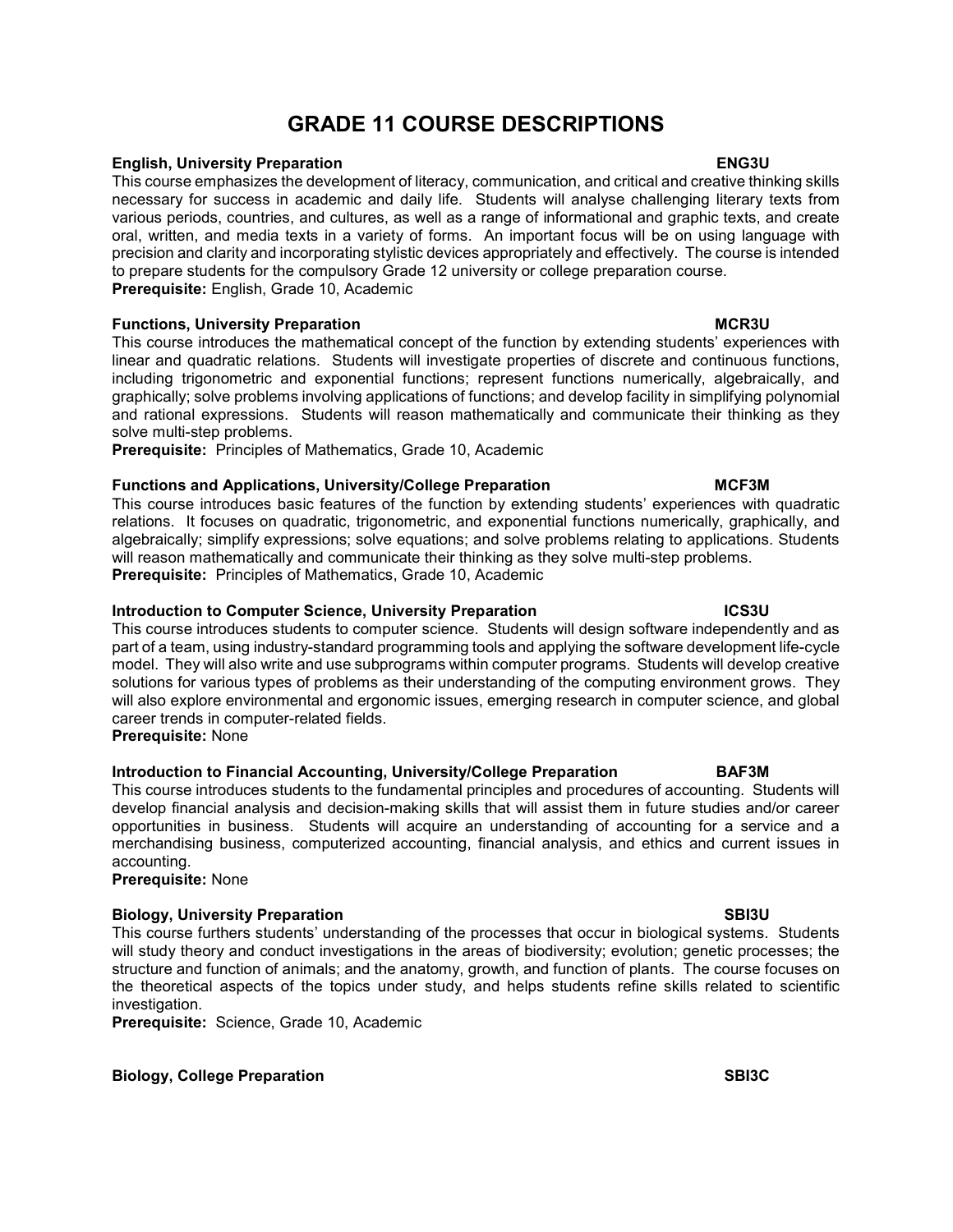This course focuses on the processes that occur in biological systems. Students will learn concepts and theories as they conduct investigations in the areas of cellular biology, microbiology, genetics, the anatomy of mammals, and the structure of plants and their role in the natural environment. Emphasis will be placed on the practical application of concepts, and on the skills needed for further study in various branches of the life sciences and related fields.

Prerequisite: Science, Grade 10, Academic or Applied

# Chemistry, University Preparation SCH3U SCH3U

This course enables students to deepen their understanding of chemistry through the study of the properties of chemicals and chemical bonds; chemical reactions and quantitative relationships in those reactions; solutions and solubility; and atmospheric chemistry and the behaviour of gases. Students will further develop their analytical skills and investigate the qualitative and quantitative properties of matter, as well as the impact of some common chemical reactions on society and the environment. Prerequisite: Science, Grade 10, Academic

### Physics, University Preparation SPH3U SPH3U

This course develops students' understanding of the basic concepts of physics. Students will explore kinematics, with an emphasis on linear motion; different kinds of forces; energy transformations; the properties of mechanical waves and sound and electricity and magnetism. They will enhance their scientific investigation skills as they test laws of physics. In addition, they will analyse the interrelationships between physics and technology, and consider the impact of technological applications of physics on society and the environment.

Prerequisite: Science, Grade 10, Academic

## Religious Studies (Locally Developed Course: 0.50 credit) The MRE33

This course will focus on key doctrines foundational to Biblical Christianity. Study will include topics such as the doctrine of God and creation, the doctrine of man in relation to God, the doctrine of the Person and work of Christ, the doctrine of the application of the work of redemption, the doctrine of the Church and the means of grace, and the doctrine of last things. Students are also required to memorize passages of Scripture in each term.

Prerequisite: none

### World Religions and Belief Traditions: Perspectives, Issues, and Challenges, University/College Preparation HRT3M

This course provides students with opportunities to explore various world religions and belief traditions. Students will develop knowledge of the terms and concepts relevant to this area of study, will examine the ways in which religions and belief traditions meet various human needs, and will learn about the relationship between belief and action. They will examine sacred writings and teachings, consider how concepts of time and place influence different religions and belief traditions, and develop research and inquiry skills related to the study of human expressions of belief.

Prerequisite: none

# Healthy Active Living Education, Open **PPL3O**

This course enables students to further develop the knowledge and skills they need to make healthy choices now and lead healthy, active lives in the future. Through participation in a wide range of physical activities and exposure to a broader range of activity settings, students enhance their movement competence, personal fitness, and confidence. Students also acquire an understanding of the factors and skills that contribute to healthy development and learn how their own well-being is affected by, and affects, the world around them. Students build their sense of self, learn to interact positively with others, and develop their ability to think critically and creatively.

Prerequisite: None

## Visual Arts, University/College Preparation AVI3M

This course enables students to further develop their knowledge and skills in visual arts. Students will use the creative process to explore a wide range of themes through studio work that may include drawing, painting, sculpting, and printmaking, as well as the creation of collage, multimedia works, and works using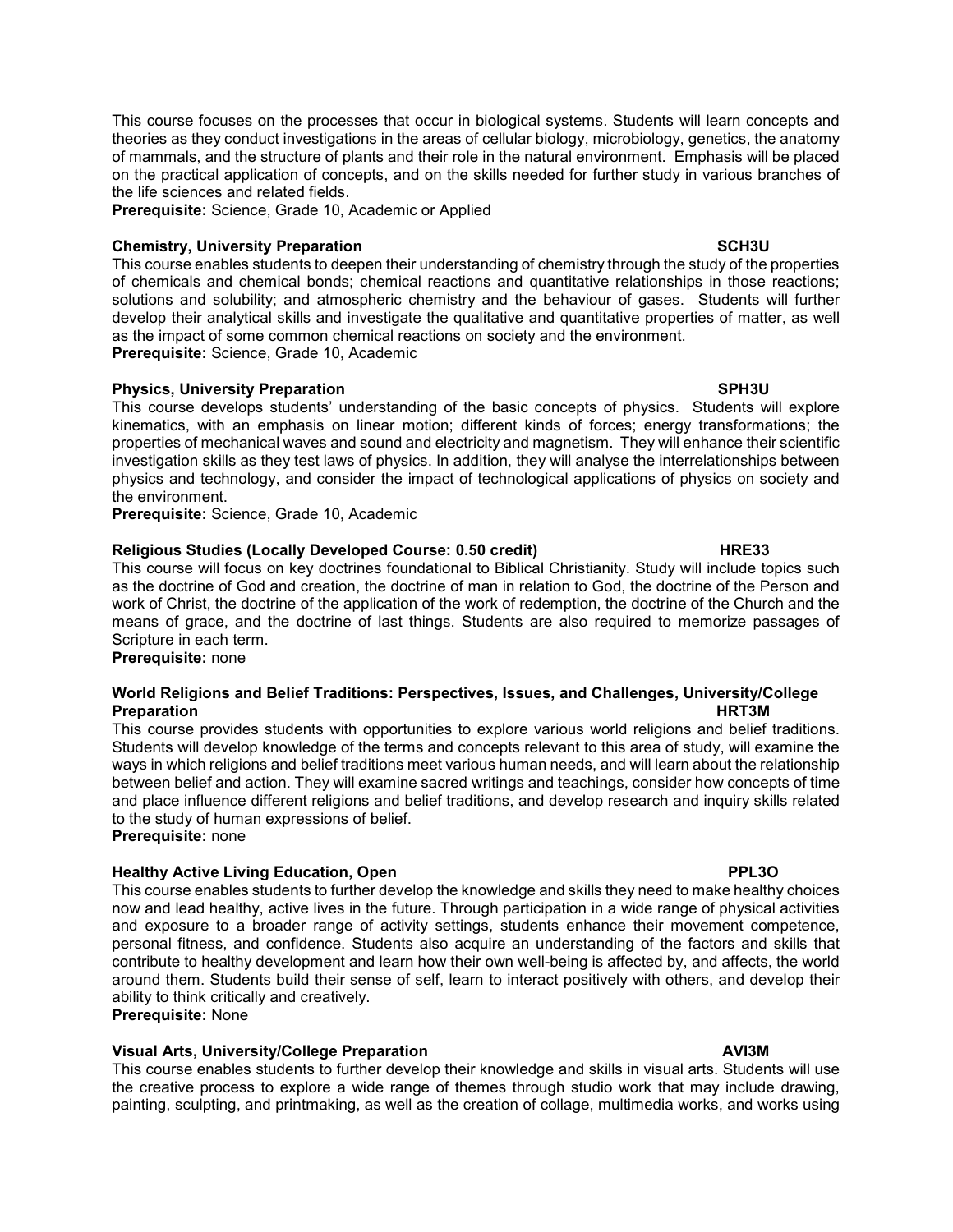Prerequisite: Visual Arts, Grade 9 or 10, Open

# Music, University/College Preparation AMU3M

This course provides students with opportunities to develop their musical literacy through the creation, appreciation, analysis, and performance of music, including traditional, commercial, and art music. Students will apply the creative process when performing appropriate technical exercises and repertoire and will employ the critical analysis processes when reflecting on, responding to, and analysing live and recorded performances. Students will consider the function of music in society and the impact of music on individuals and communities. They will explore how to apply skills developed in music to their life and careers. Prerequisite: Music, Grade 9 or 10, Open

# Core French, University Preparation FSF3U

This course offers students extended opportunities to speak and interact in real-life situations in French with greater independence. Students will develop their listening, speaking, reading, and writing skills, as well as their creative and critical thinking skills, through responding to and exploring a variety of oral and written texts. They will also broaden their understanding and appreciation of diverse French-speaking communities, and will develop skills necessary for lifelong language learning. Prerequisite: Core French, Grade 10, Academic

# International Languages(German) Open, Level 1 LWGBO

This course provides opportunities for students to begin to develop and apply fundamental skills in listening, speaking, reading, and writing in the language of study(German). Students will communicate and interact in structured activities and practical situations, with a focus on matters of personal interest and familiar topics, and will read and write simple texts in the language. Throughout the course, students will acquire a general understanding and appreciation of diverse communities in regions of the world where the language is spoken. They will also develop skills necessary for lifelong language learning. Prerequisite: None

# International Languages (Spanish) Open, Level 2 LWSCO LWSCO

This course provides opportunities for students to develop competence and confidence in listening, speaking, reading, and writing in the language of study(Spanish). Students will communicate about matters of personal interest and everyday topics in interactive settings that emphasize real-life applications, and will read and write a variety of texts of increasing complexity in the language. Students will continue to develop their understanding and appreciation of diverse communities in regions of the world where the language is spoken. They will also explore personal and professional contexts in which knowledge of the language is required, and develop skills necessary for lifelong language learning.

Prerequisite: International Languages (Spanish), Level 1, Academic or Open

# Classical Greek, Academic, Level 1 (Half credit) Classical Creek, Academic, Level 1 (Half credit)

This (part one)course introduces students to the achievements of the classical world through the study of ancient Greek. Students will learn vocabulary and grammatical concepts essential for reading and translating adapted classical texts. English is the language of instruction, and students will develop their oral communication, reading, and writing skills in both English and ancient Greek. Through a variety of enrichment activities, students will explore aspects of life in the ancient world, including trade, commerce, education, arts, sports, ecology, daily life, and social practices, and will make connections across the curriculum between the classical world and the world around them. Prerequisite: None

# Latin, Academic, Level 1 (Half credit) LVLBD

This (part one)course introduces students to the achievements of the classical world through the study of Latin. Students will learn vocabulary and grammatical concepts essential for reading and translating adapted classical texts. English is the language of instruction, and students will develop their oral